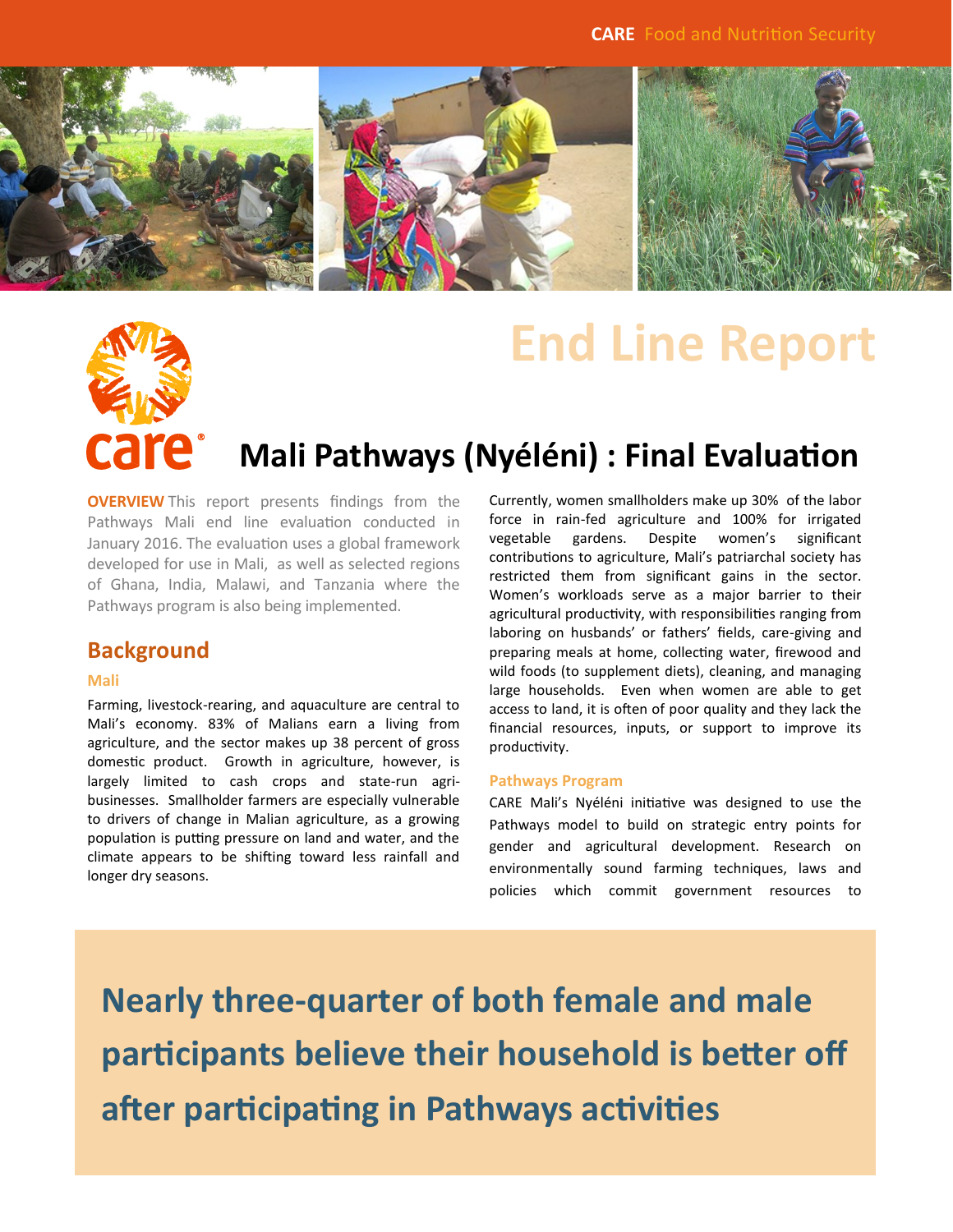agriculture and women farmers and the strength of women's collectives in many of the communities in which CARE operates all present opportunities for agricultural development in Mali.

Nyéléni was implemented in 106 villages of Segou and Mopti regions. The overall objective of Nyéléni was to enable more productive and more equitable participation of selected segments of poor women smallholders in sustainable agriculture within the livelihood systems, and to contribute to their empowerment. The initiative directly impacted 15,000 rural women from extremely poor households, as well as other members of their households, with indirect impacts on people from similar households in the intervention area through diffusion of impact, transfer of lessons, and achievement of key anticipated breakthroughs.

Key Interventions that made up the initiative include :

- Supporting collectives and community groups, especially women's support and solidarity groups, functional agricultural interest groups, VSLAs, smallholder producer groups and other agricultural development stakeholder groups.
- Promoting the adoption of sustainable agricultural practices, as well as joint ventures with the private sector, and achievement of quality standards for selected products. This approach drew on the Ecoferme package which encompasses non-tillage and fertilizer micro-dosage; erosion control; zerograzing; small irrigation; integrated management of vegetable nutrients; multi-use conservation areas; and diversification of crop varieties. The initiative also established a cadre of extension workers to serve as a resource for farmers.
- Developing more inclusive and efficient markets, based on a value chain approach to market analysis. Establishing an advisory board of technical specialists, consisting of leaders from producer associations and women entrepreneurs in target

areas, to provide technical guidance and build capacity to expand the initiative into other sectors.

- Utilization of action research to facilitate social change, engagement of power holders to solidify social change and acceptance of women farmers
- Strengthening of agricultural service provision with a focus on microfinance and extension services
- A review of the application and efficiency of legal frameworks and policies that promote more equitable access to land and other valuable assets.

# **What we Have Accomplished ? KEY SUMMARIES**

20% Increase in total household **Income** 

# <sup>Isehold</sup> 43% Increase in farm household

- Average monthly household income increased by nearly 20% .The effect was more dramatic for femaleheaded holds, with a percentage increase of almost 240%. Farm income for all households increased by 43%. In female headed households the percentage increase was nearly 300%. At the endline income for women in male-headed households quadrupled.
- According to CARE's Women's Empowerment Index, the number of empowered women nearly tripled, from 2.5 % to 6.7%. The average women's empowerment score also went up by 43%.
- The number of women who solely or jointly control household assets went up nearly five times, from 7% to 34%. Similarly, women's control over land has increased by 2.5 times between base and end line periods. However, land ownership for women is still problematic in Mali because they are not legally allowed to own official land titles.